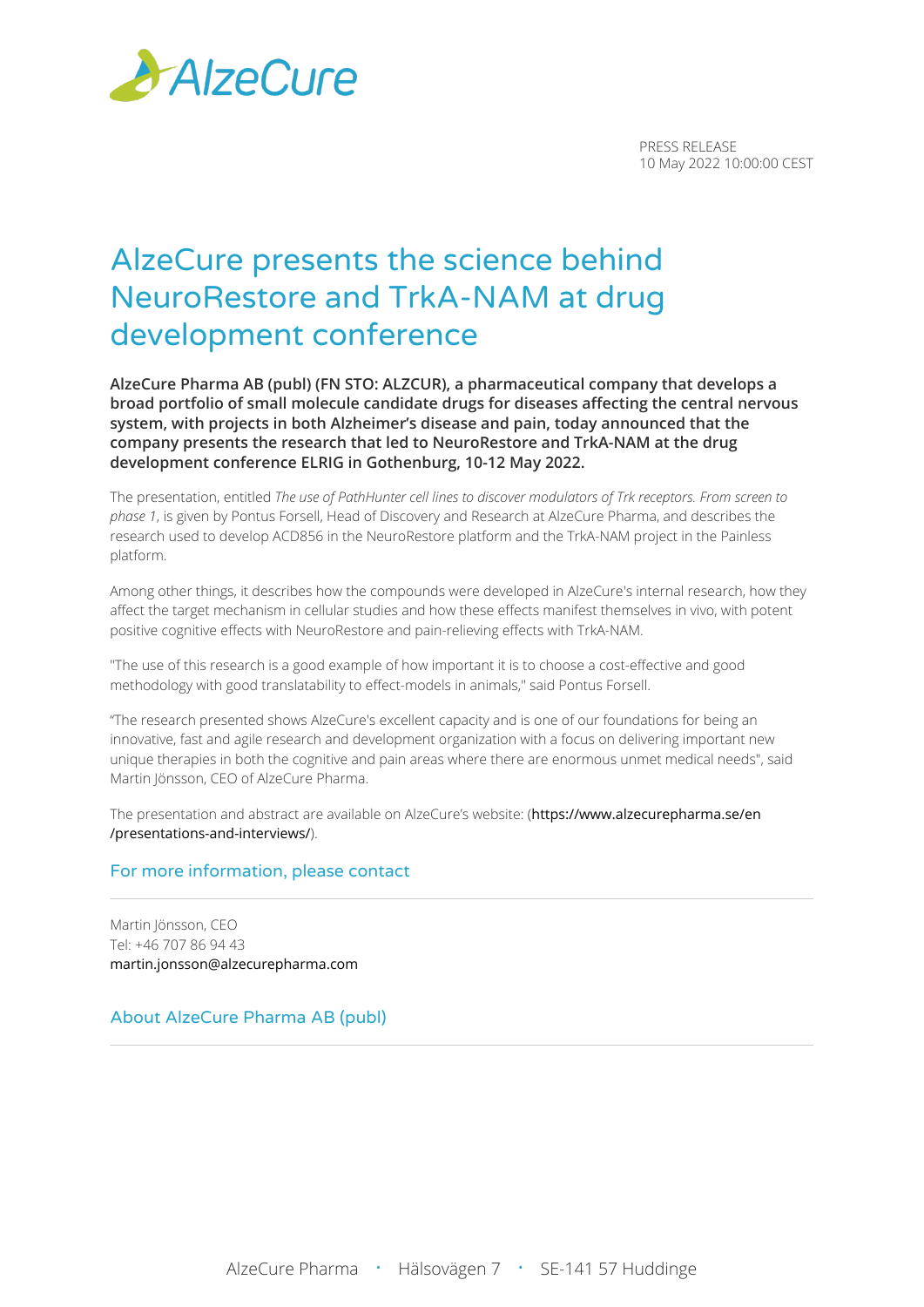

PRESS RELEASE 10 May 2022 10:00:00 CEST

AlzeCure® is a Swedish pharmaceutical company that develops new innovative small molecule drug therapies for the treatment of severe diseases and conditions that affect the central nervous system, such as Alzheimer's disease and pain – indications for which currently available treatment is very limited. The company is listed on Nasdaq First North Premier Growth Market and is developing several parallel drug candidates based on three research platforms: NeuroRestore®, Alzstatin® and Painless.

NeuroRestore consists of two symptomatic drug candidates where the unique mechanism of action allows for multiple indications, including Alzheimer's disease, as well as cognitive disorders associated with traumatic brain injury, sleep apnea and Parkinson's disease. The Alzstatin platform focuses on developing disease-modifying and preventive drug candidates for early treatment of Alzheimer's disease and comprises two drug candidates. Painless is the company's research platform in the field of pain and contains two projects: ACD440, which is a drug candidate in the clinical development phase for the treatment of neuropathic pain, and TrkA-NAM, which targets other types of severe pain in conditions such as osteoarthritis. AlzeCure aims to pursue its own projects through preclinical research and development through an early clinical phase and is continually working on business development to find suitable solutions for license agreements with other pharmaceutical companies.

FNCA Sweden AB, +46(0)8 528 00 399 info@fnca.se, is the company's Certified Adviser. For more information, please visit [www.alzecurepharma.se](http://www.alzecurepharma.se)

# About NeuroRestore

NeuroRestore is a platform of symptom-relieving drug candidates for disease states in which cognitive ability is impaired, e.g. Alzheimer's Disease, sleep apnea, traumatic brain injury and Parkinson's disease. NeuroRestore stimulates several important signaling pathways in the brain, which among other things leads to improved cognition. In preclinical studies with NeuroRestore we have been able to show that our drug candidates enhance communication between the nerve cells and improve cognitive ability. NeuroRestore stimulates specific signaling pathways in the central nervous system known as neurotrophins, the most well-known being NGF (Nerve Growth Factor) and BDNF (Brain Derived Neurotrophic Factor). The levels of NGF and BDNF are disturbed in several disease states and the signaling is reduced. The impaired function impairs communication between the synapses, i.e. the contact surfaces of the nerve endings, as well as reducing the possibility of survival for the nerve cells, which gives rise to the cognitive impairments. Neurotrophins play a crucial role for the function of nerve cells, and a disturbed function of BDNF has a strong genetic link to impaired cognitive ability in several different diseases, such as Alzheimer's, Parkinson's disease, traumatic brain injury and sleep disorders. There is also a link between BDNF signaling and depression, something that has been further strengthened in recent years.

## About TrkA-NAM

The TrkA-NAM project, which is in research phase, is aimed at treatment of osteoarthritis pain and other severe pain disorders and has strong preclinical and clinical validation.

For the TrkA-NAM drug project, we have leveraged our knowledge concerning the underlying biology for the NeuroRestore platform in order to develop new compounds that focus on providing pain relief in conditions associated with severe pain.